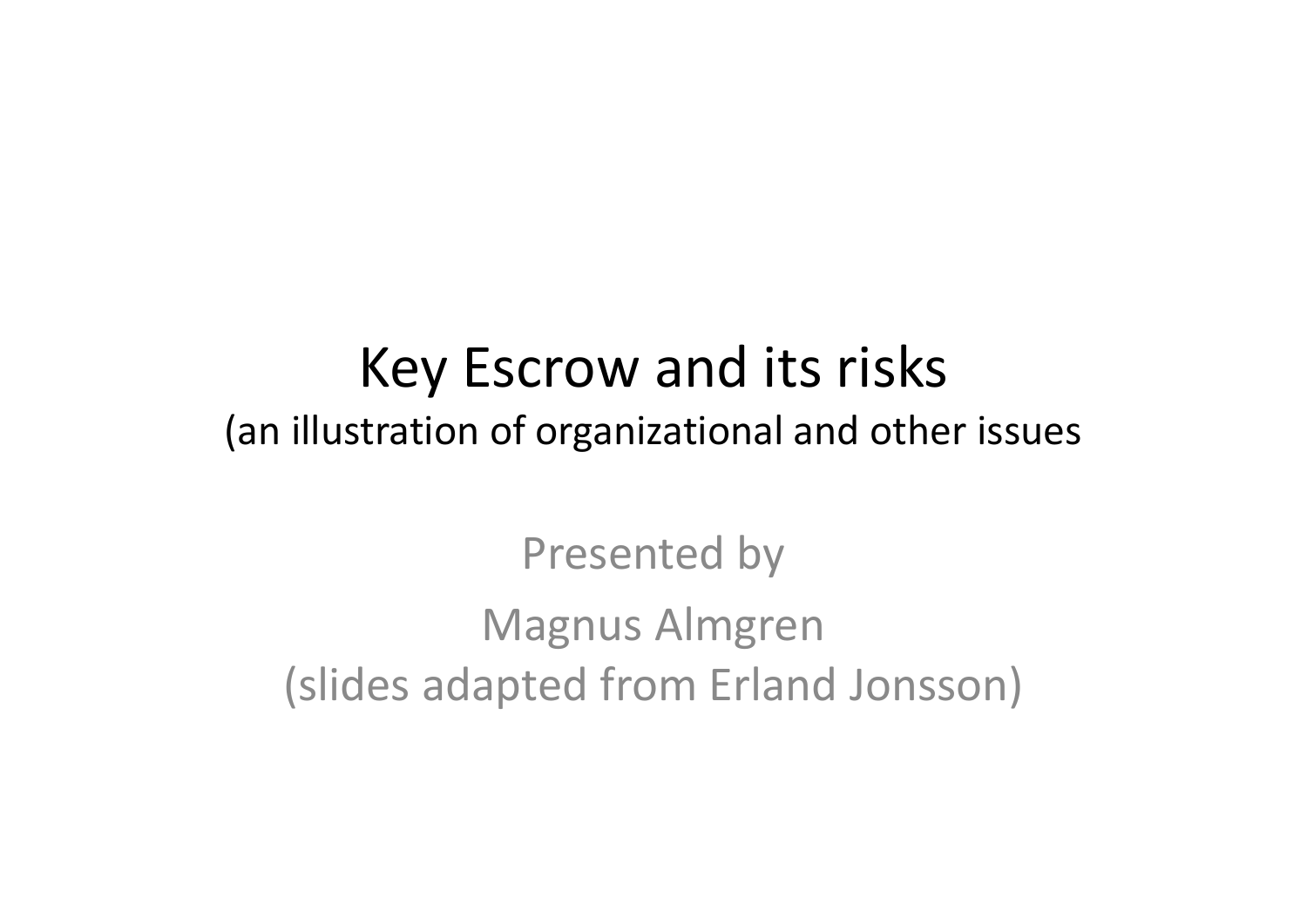## Key Escrow System

• Other names are Key Recovery, Data recovery, Exceptional Access and Trusted Third Party (Fullmaktssystem, Depositionssystem)

#### • **Main characteristics/definition**:

- A System for Law‐Enforced Covert Surveillance
- A mechanism through which <sup>a</sup> third party can get access to the clear text of encrypted data without the knowledge of the user.
- $-$  Requires the existence of one or many very sensitive keys that must be protected for very ling times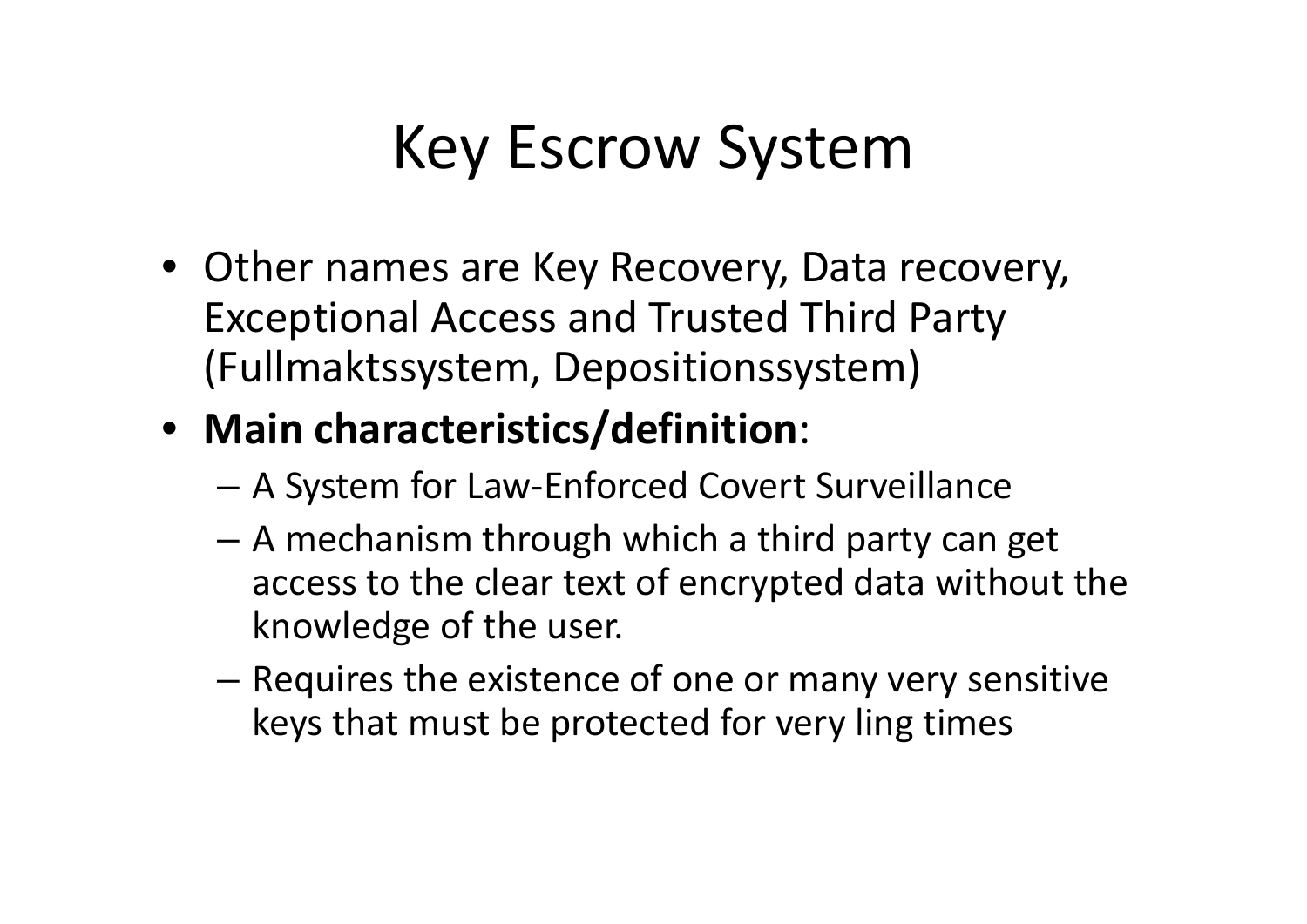## Requirements from authorities

- Access to keys must be possible without end ‐user knowledge or consent
- Access to communicated as well as stored data
- Ubiquitous adoption/International coverage
- High Availability (less than 2h, around the clock, all year)
- Key escrow should be possible for long times afterwards
- Cp "Self-Escrow" (e.g. for employees in a company)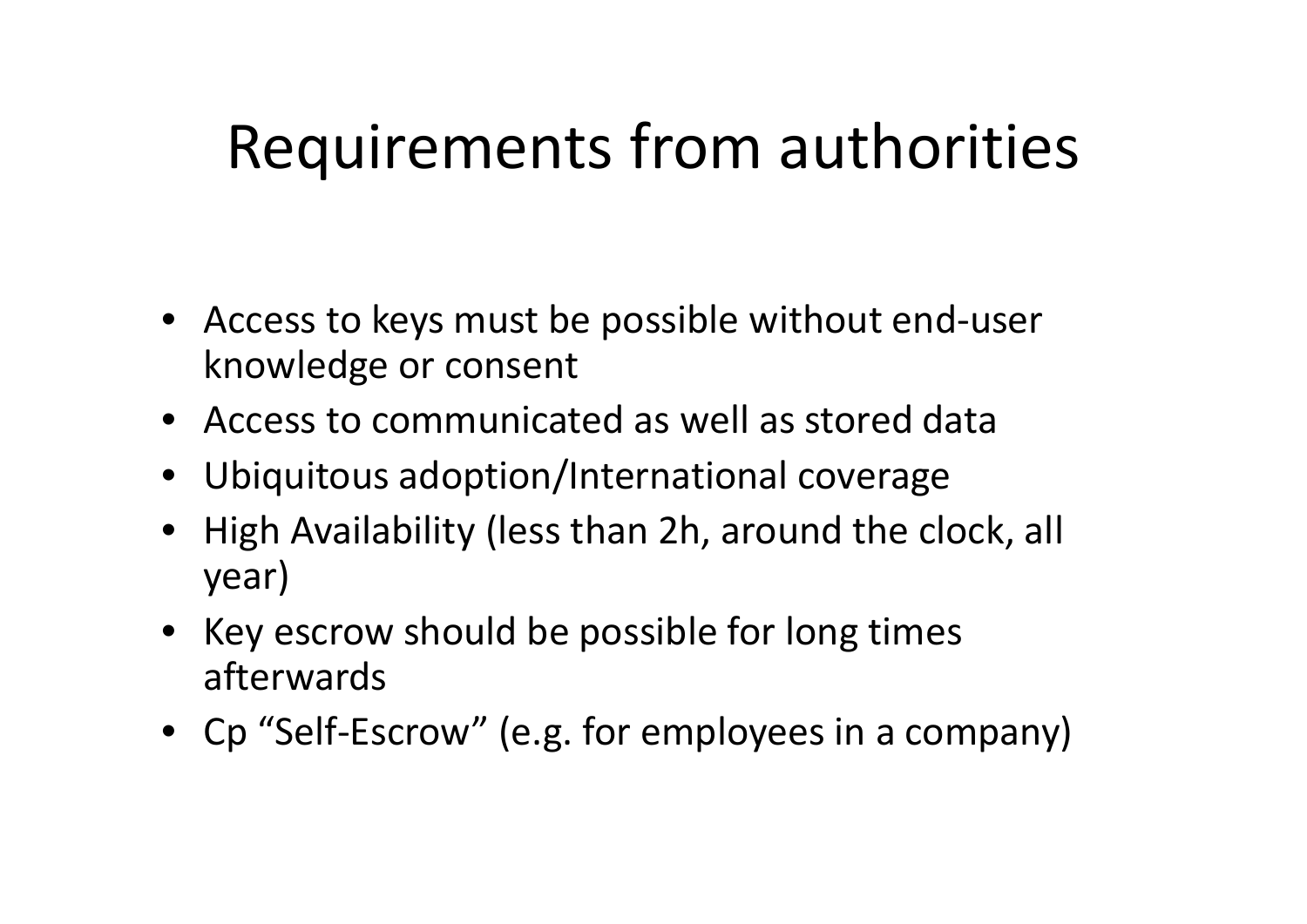# Risks with Key Escrow (1)

There are <sup>a</sup> number of fundamental new risks with a system of the type suggested for Key Escrow.

- 1. Introduces of new vulnerabilities (i.e. <sup>a</sup> risk for the basic functionality of the system)
	- – $-$  new potential (illicit) access to data
	- –insider misuse
	- – $-$  new (very valuable) targets for attacks
	- –destroys Forward Secrecy
	- –transmission and storage of the keys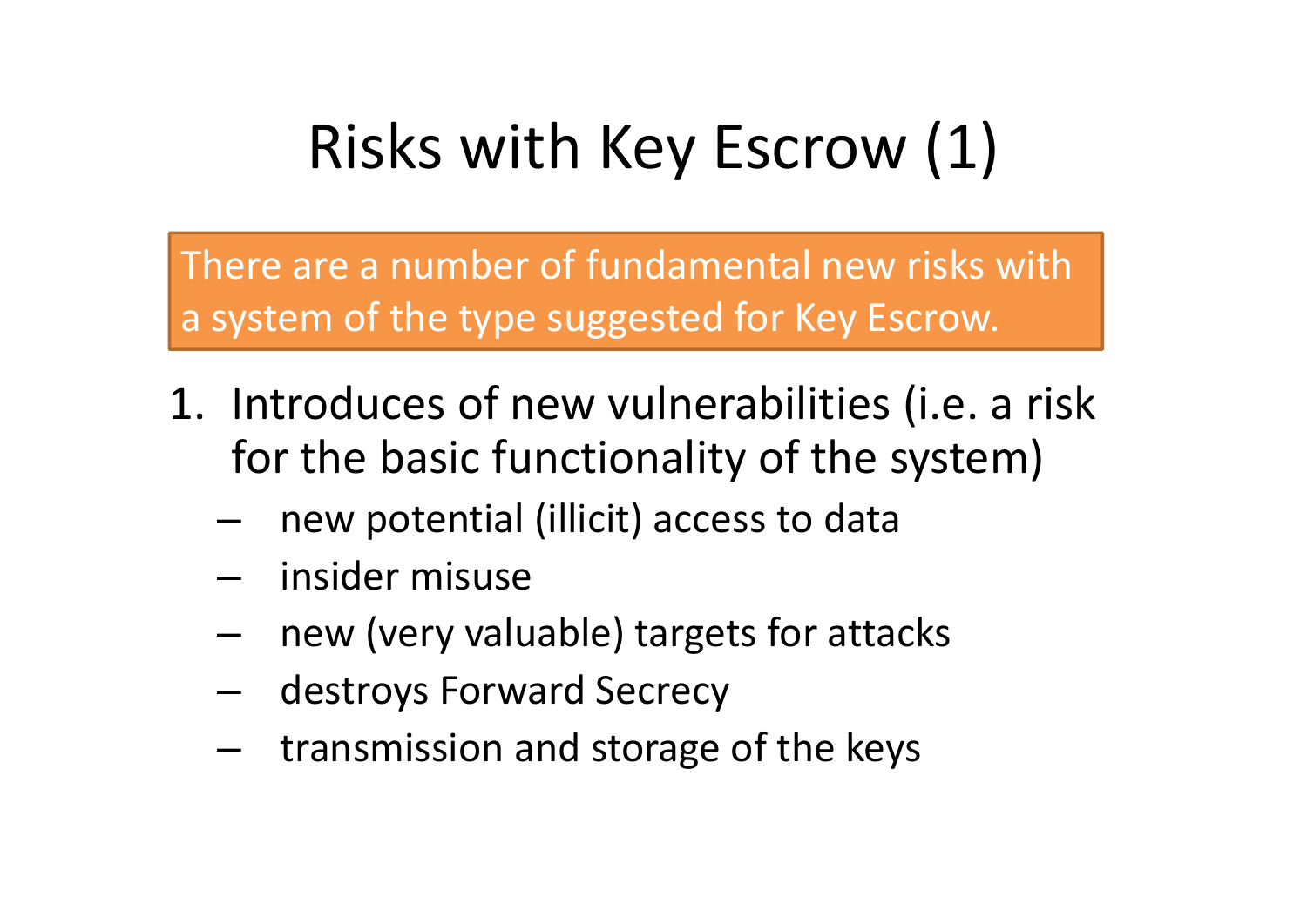# Risks with Key Escrow (2)

- 2. Complexity
	- hard to design such systems (several bugs found in the former "US Escrowed Encryption Standard, based on the Clipper chip).
	- scale factors
	- –- operational complexity
	- – authorization for Key Recovery new potential (illicit) access to data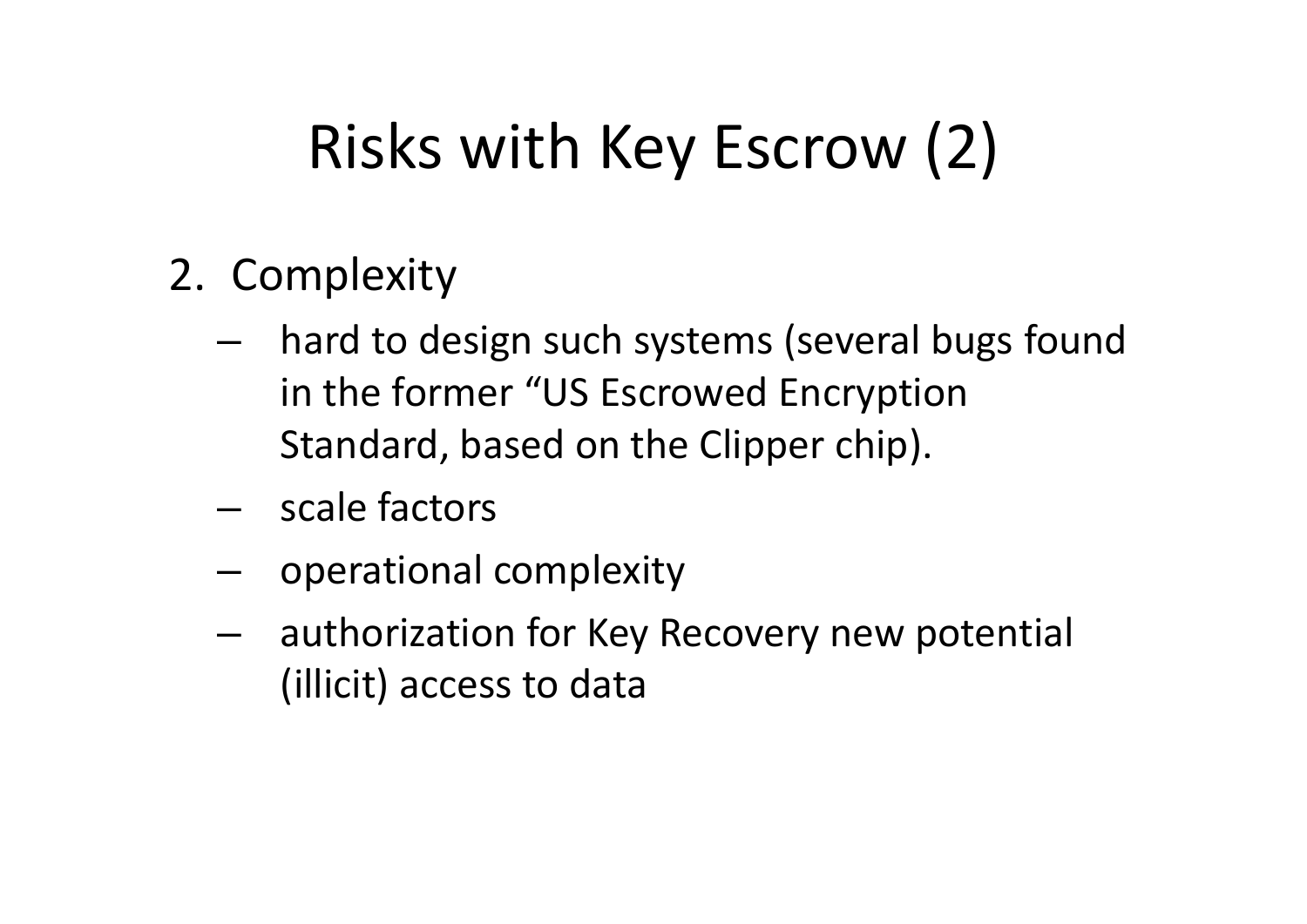# Risks with Key Escrow (3)

#### 3. Costs

- operational costs (for agents)
- –product design costs
- – costs for authority control, evaluation, accreditation, etc
- end‐user costs